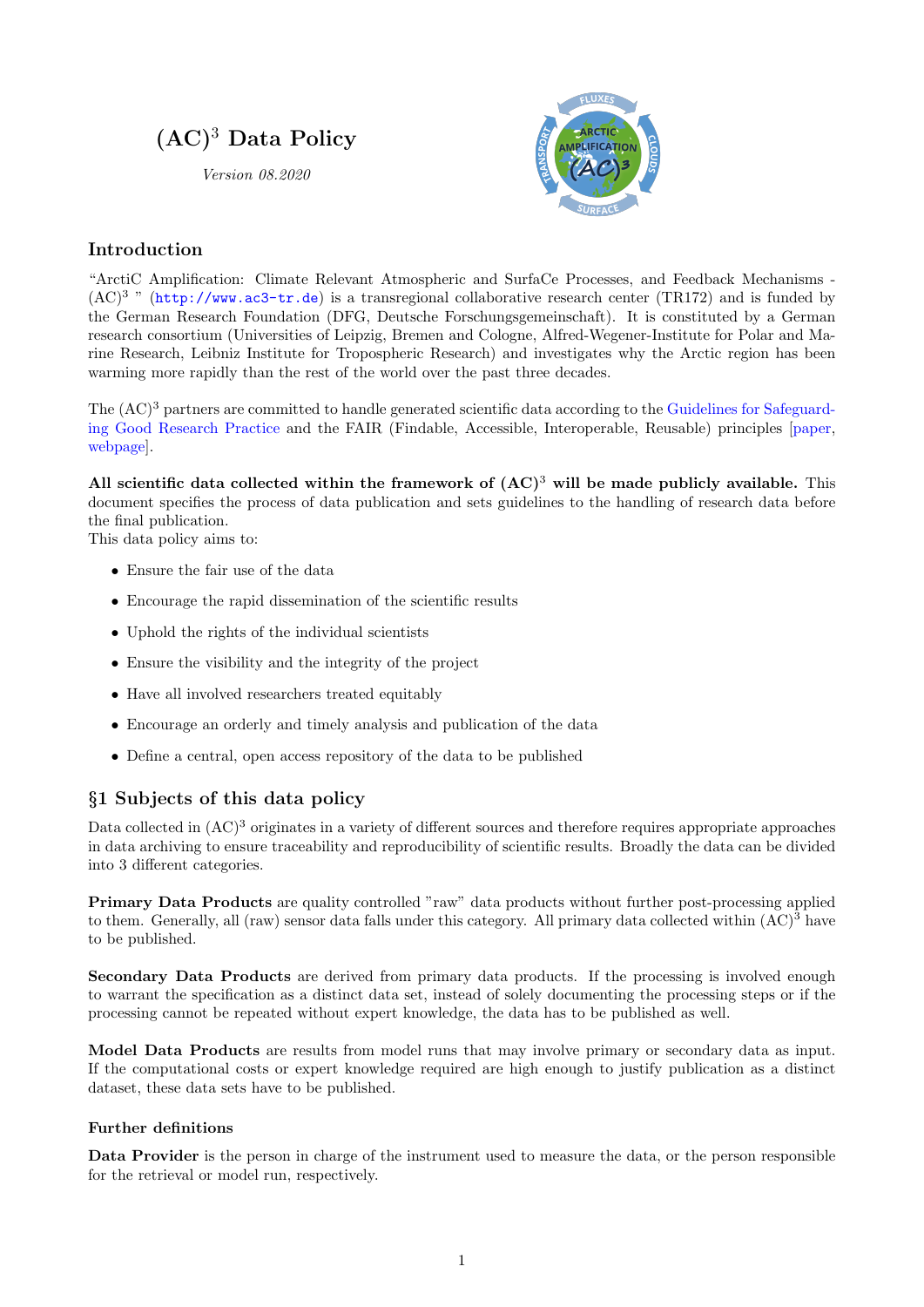Early access refers to the access to a dataset before publication.

Quick Look refers to a visualization of preliminary data that is produced shortly after the respective data set was created.

Data Publication refers to either a published data set, or a scientific journal article with the data set appended to it.

### §2 Data Management

### Support

During all steps of the data publication process, support can be requested from the  $(AC)^3$  INF project [\(data@ac3-tr.de\)](mailto:data@ac3-tr.de).

#### Data access

The data shall be made publicly available without access restrictions. The central repository for the publication of the data is [PANGAEA,](https://pangaea.de/) operated by the Alfred-Wegener-Institute for Polar and Marine Research (AWI). The data can be published as a stand-alone data set or as a supplement to a publication. In case of conflicting commitments to prior or secondary data publication requirements, the data can also be published through third party services, given that the FAIR principles are met.

### Citation

A persistent unique identifier such as a Digital Object Identifier (DOI) will be assigned to the data published in Pangaea to ensure correct attribution and reference to the data by potential users.

#### Data formats

The data must be provided in a form that ensures accessibility without proprietary tools/software and follows standards of the scientific community (e.g. ASCII, NASA-Ames, or NetCDF format, etc.). Metadata, sufficient to independently understand the data must accompany the submission. The usage of international standards for the metadata delivery (e.g. CF conventions) is encouraged.

#### Data quality

The analysis of the scientific data has to be performed according to the [Guidelines for Safeguarding Good](https://www.dfg.de/download/pdf/foerderung/rechtliche_rahmenbedingungen/gute_wissenschaftliche_praxis/kodex_gwp_en.pdf) [Research Practice](https://www.dfg.de/download/pdf/foerderung/rechtliche_rahmenbedingungen/gute_wissenschaftliche_praxis/kodex_gwp_en.pdf) by the DFG. Quality control of the data sets submitted for publication is the responsibility of the data provider.

### §3 Provisioning of data, Licensing and Sharing

#### (1) Provisioning of data

The data of the individual scientific instruments along with the corresponding documentation to understand the data shall be made available to all  $(AC)^3$  partners as soon as possible, no later than 6 months after collection (Early access). In case of campaigns, data sets shall be made available to project partners shortly after their collection (Quick Look), unless technical reasons prohibit the creation of timely data sets.

The data should contain qualifiers of the status of the analysis (e.g. preliminary, final). Corrections and amendments to preliminary data must be made available to all participants as soon as possible.

#### (2) Data licensing and sharing

Only the data provider can share their data. Sharing of data without the consent of the data provider is not permitted.

Individual scientists wishing to collaborate can apply to get access to the data of interest before publication by contacting the responsible PI and provision of a short written description of her/his aims and agreement to the terms in Appendix A. Users of the data are obliged to accept the provisions as stipulated in  $\S \ A$  et seq.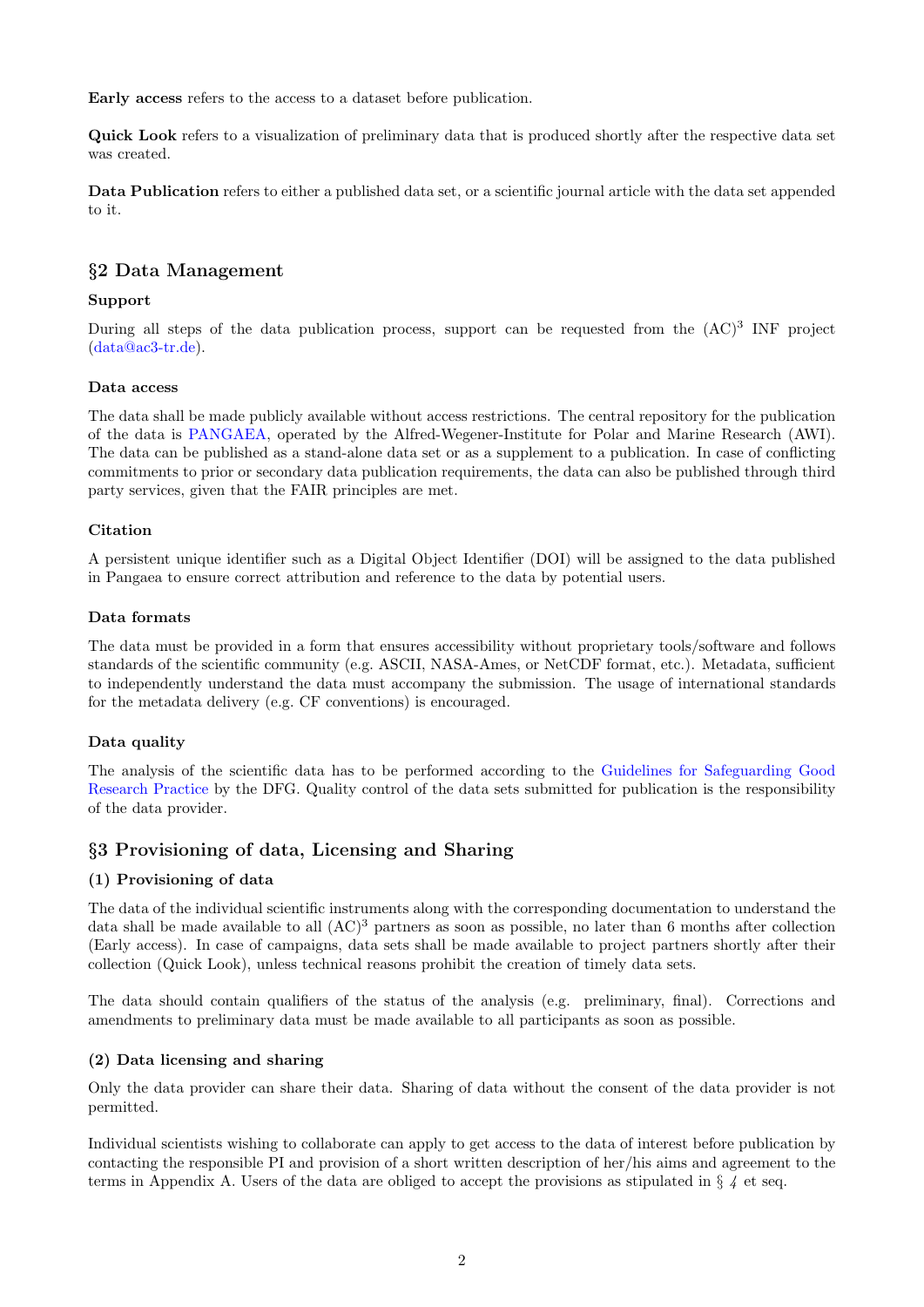When data are shared before publication, it should be ensured that research should not duplicate already ongoing work by the PI and/or their collaborators. This holds especially when the topic is central to an ongoing PhD thesis. Further  $\S 7$  applies.

The data provider can choose to password-protect the data uploaded to PANGAEA before final publication, e.g. during the peer-review process of a paper in which the data is used.

### All collected scientific data have to be made publicly available no later than one year after collection.

### §4 Publications/conference contributions/public meetings

### (1) Co-authorship

If data of the project is used for publications (scientific articles), conference contributions and/or in public meetings the lead author has to invite the data provider to contribute to the publication. Co-authorship has to follow the [Guidelines for Safeguarding Good Research Practice.](https://www.dfg.de/download/pdf/foerderung/rechtliche_rahmenbedingungen/gute_wissenschaftliche_praxis/kodex_gwp_en.pdf)

### (2) Right to refuse

The data provider has the right to refuse the usage of the data in publications, conference contributions and/or in public meetings prior to her/his publication of that work.

### (3) Co-authorship

- The manuscript for any journal publication must be sent to the co-authors at least three weeks before submission with a copy to the PIs involved.
- Abstracts to contributions to conferences and/or public meetings must be sent to the co-authors at least one week before submission with a copy to the PIs involved.
- The lead author has to take into account substantial comments from the co-authors before the submission of the manuscript or abstract. The co-authors and the instrument or model PIs involved shall be kept informed of the progress of the review and publication.

#### (4) Usage of data

The lead author must have the explicit agreement of the data providers to use the data in publications, conference contributions and/or public meetings.

#### (5) Recent version of data

The PI must ensure that the data used in publications, conference contributions and/or public meetings is the best available at that time.

#### (6) Acknowledgement

The  $(AC)^3$  project must be acknowledged in scientific publications. E.g. by the following phrase:

We gratefully acknowledge the funding by the Deutsche Forschungsgemeinschaft (DFG, German Research Foundation) - Projektnummer 268020496 - TRR 172, within the Transregional Collaborative Research Center "ArctiC Amplification: Climate Relevant Atmospheric and SurfaCe Processes, and Feedback Mechanisms (AC)3"

### §5 Press releases

- Publications and/or press releases where the project itself is the main subject (so called overview articles) must be approved by all PIs before submission.
- Press releases related to data, created within  $(AC)^3$ , must be approved by the data provider(s).

### §6 Collaborations

Effective and productive collaborations between the participants of the  $(AC)^3$  and other projects are encouraged.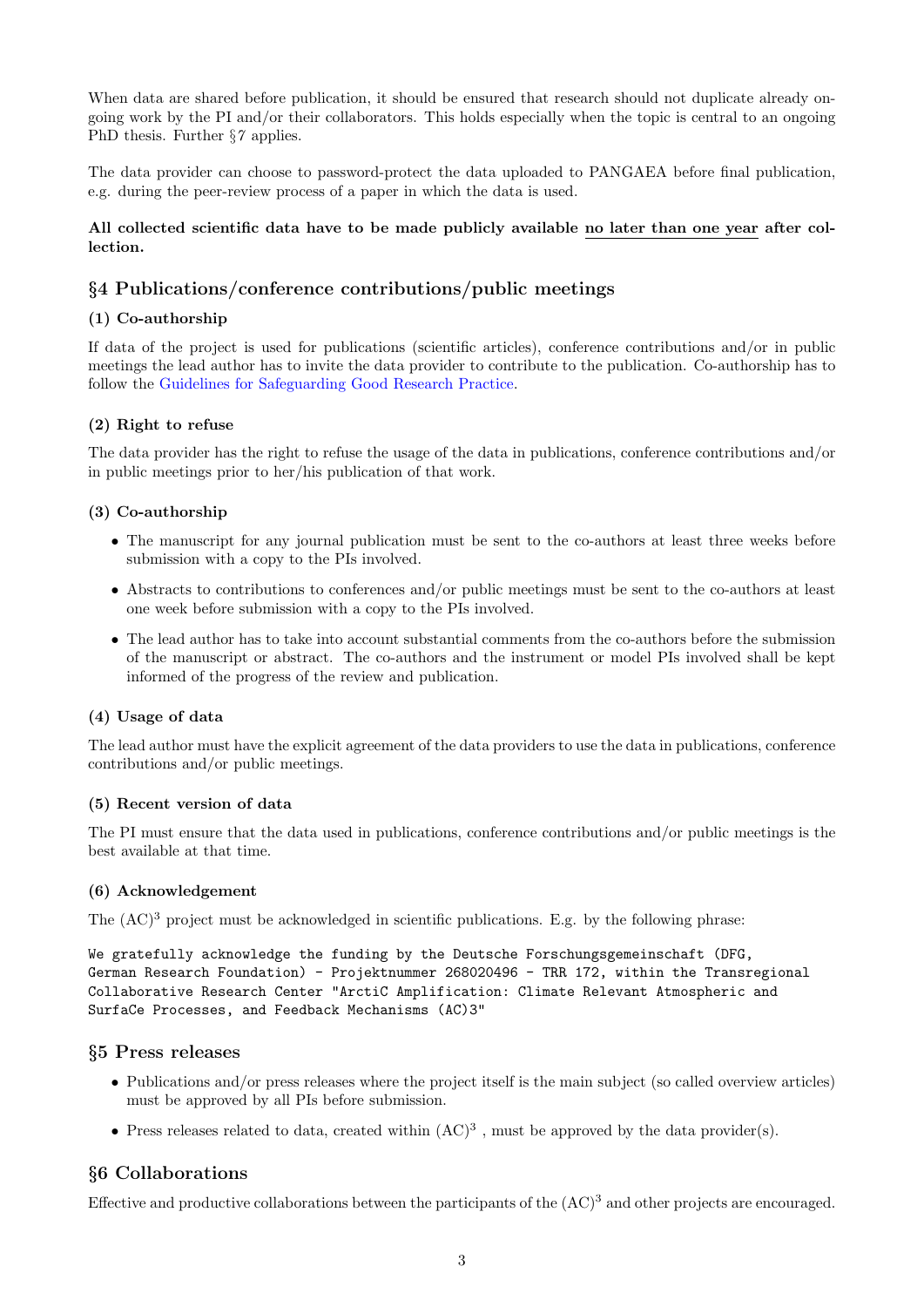### §7 Avoidance of disputes

Any disputes about the use of the data in particular with respect to publications will be resolved by a committee of scientists suggested by the PIs involved and approved by the Scientific Steering Team (SST).

With the aim to avoid redundant work and parallel efforts which are both sources of potential disputes, scientific meetings on a regular basis are encouraged, where all participants of the mission can present their ongoing work and their plans for future work with the data of the mission. This holds especially during the funding period of the project, when the data is still not public.

### §8 Constraints

National and international laws or regulations, as well as commitments to other projects or networks, might constrain the agreements of this data policy. In that case the principal investigator has to inform other involved PIs about those constraints. The involved PIs shall find a mutual solution on a case-by-case basis.

The signatory agrees to the conditions of this data policy.